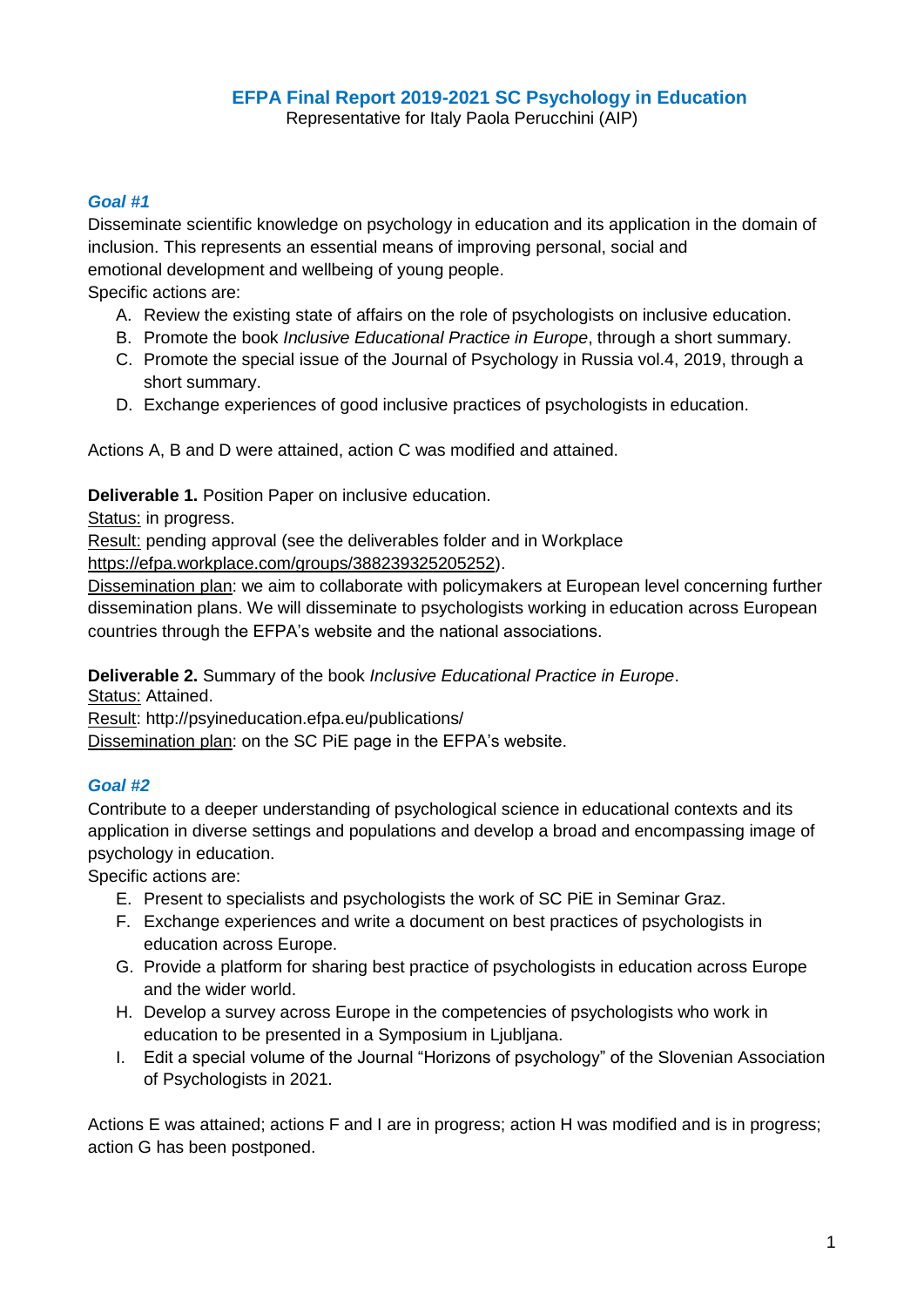**Deliverable 3.** Brief report and suggestions for action on Psychology in Educational Practice addressed to policy makers (European, national and local level), school professionals and PiE themselves to be issued after all scientific events or publications and published on the SC PiE page of EFPA's site.

Status: in progress. Result: not yet decided. Dissemination plan: not yet decided.

**Deliverable 4.** Summary of the special issue of the Journal of Psychology in Russia vol.4, 2019. Status: Discarded because the issue is open access at that link

[http://psychologyinrussia.com/volumes/12\\_4\\_2019.php](http://psychologyinrussia.com/volumes/12_4_2019.php)

Result: none.

Dissemination plan: the announcement of the special issue was posted on the SC PiE page in the EFPA's website at the link http://psyineducation.efpa.eu/publications/

**Deliverable 5**. Summary of the special issue of the Journal "Horizons of psychology" of the Slovenian Association of Psychologists, 2021.

Status: in progress.

Result: not yet decided.

Dissemination plan: not yet decided.

**Deliverable 6.** World Children's Day statement. This deliverable was decided and completed in Autumn 2020.

Status: Attained.

Result: [http://www.efpa.eu/news/efpa-calls-for-equal-access-to-education-and-mental-health](http://www.efpa.eu/news/efpa-calls-for-equal-access-to-education-and-mental-health-support-for-all-europe%E2%80%99s-children-)[support-for-all-europe%E2%80%99s-children-](http://www.efpa.eu/news/efpa-calls-for-equal-access-to-education-and-mental-health-support-for-all-europe%E2%80%99s-children-)

<https://efpa.workplace.com/groups/618630961989418/permalink/1042158852969958/> Dissemination plan: on the EFPA's website.

## **Comments**

Through the period January 2020 - June 2021 the SC PiE organized more meetings than in the previous years. Three types of meetings were organized: major meetings, in-between meetings and sub-group meetings. For the major and in-between meetings all minutes were prepared and posted in Workplace.

Despite the difficulties and the readjustment resulting from the pandemic emergency, the SC PiE was able to almost completely achieve the goals set, even if some of the planned activities were modified or postponed (see above).

The work of the SC PiE has been organized and implemented by five sub-groups on the following topics: (a) position paper on inclusion; (b) World Children's Day statement; (c) research on the application of psychological principles (in collaboration with APA); (d) Europsy certificate for Psychologist in education; (e) preparation of a special issue on psychology in education. Here a summary of the activities of the five groups:

- (a) The SC PiE has prepared a position paper on the contribution of psychology to promote inclusive educational contexts which has been forwarded to EC liaison following previous feedback and which will hopefully be presented to the EC with plans for wider dissemination.
- (b) In collaboration with the Board of Promotion and Prevention, the SC PiE prepared the Statement for the World Children's Day, which has been published on the EFPA's website on 19th November 2020.
- (c) SC PiE has developed a research on the application of psychological principles among European teachers and school psychologists to be presented in a Symposium in Ljubljana.